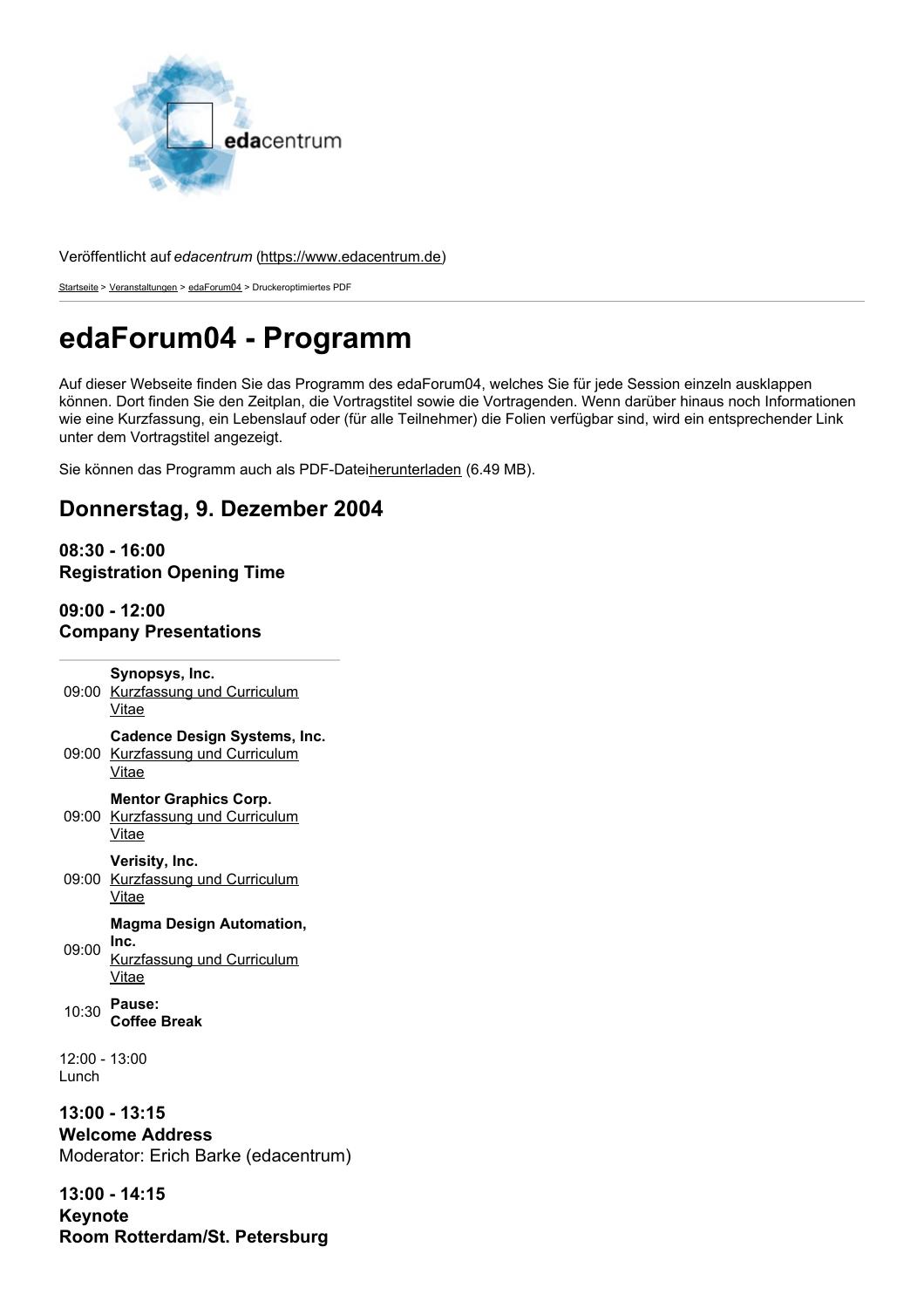#### 13:00 [Kurzfassung](https://www.edacentrum.de/risk-management-project-management-adults) und Curriculum Vitae **Risk Management is Project Management for Adults** Tom DeMarco (Atlantic Systems)

Veröffentlichung (Zugriff nur für [Veranstaltungsteilnehmer\)](https://www.edacentrum.de/system/files/files/edaforum/2004/presentations/demarco.pdf)

14:15 - 14:30 Break

# **14:30 - 16:45**

### **Technical Session 1: "Another Brick in the Wall - Design for Manufacturing and Yield"** Moderator: Erich Barke (edacentrum) **Room Rotterdam**

#### **Keynote:**

#### **Manufacturability Profiling of IC Designs: Obvious and Not So Obvious Manufacturability Design Attributes**

14:30 Wojciech P. Maly (U Carnegie Mellon) [Kurzfassung](https://www.edacentrum.de/manufacturability-profiling-ic-designs-obvious-and-not-so-obvious-manufacturability-design-a) und Curriculum Vitae Veröffentlichung (Zugriff nur für [Veranstaltungsteilnehmer\)](https://www.edacentrum.de/system/files/files/edaforum/2004/presentations/maly.pdf)

#### 15:15 **Pause:**

# **Coffee Break**

### **Nanometer-Era Design for Manufacturability**

15:45 Andrzej J. Strojwas (PDF Solutions) [Kurzfassung](https://www.edacentrum.de/nanometer-era-design-manufacturability) und Curriculum Vitae Veröffentlichung (Zugriff nur für [Veranstaltungsteilnehmer\)](https://www.edacentrum.de/system/files/files/edaforum/2004/presentations/guardiani.pdf)

### **Yield as Fourth Design Target, the Challenge of Design for Yield** Bernd Lemaitre (Infineon)

16:15 Uwe Gäbler (Infineon) [Kurzfassung](https://www.edacentrum.de/yield-fourth-design-target-challenge-design-yield) und Curriculum Vitae Veröffentlichung (Zugriff nur für [Veranstaltungsteilnehmer\)](https://www.edacentrum.de/system/files/files/edaforum/2004/presentations/lemaitre-gaebler.pdf)

# **14:30 - 16:45 Business Session 1: "Time Warp - Design on Time and Budget"**

# **Keynote:**

#### 14:30 **Slashing R&D Waste - Best Practices in IC Lifecycle Management, from Concept to Volume Production**

Ronald Collett (Numetrics) [Kurzfassung](https://www.edacentrum.de/slashing-rd-waste-best-practices-ic-lifecycle-management-concept-volume-production) und Curriculum Vitae Veröffentlichung (Zugriff nur für [Veranstaltungsteilnehmer\)](https://www.edacentrum.de/system/files/files/edaforum/2004/presentations/collett.pdf)

# 15:15 **Pause:**

# **Coffee Break**

# **From Home-Made to Tailor-Made: R&D Support for Sourcing Bluetooth Silicon Components**

15:45 Martin Botteck (Nokia) [Kurzfassung](https://www.edacentrum.de/home-made-tailor-made-rd-support-sourcing-bluetooth-silicon-components) und Curriculum Vitae Veröffentlichung (Zugriff nur für [Veranstaltungsteilnehmer\)](https://www.edacentrum.de/system/files/files/edaforum/2004/presentations/botteck.pdf)

# **Model Based Improvement of Development Processes**

16:15 [Kurzfassung](https://www.edacentrum.de/model-based-improvement-development-processes) und Curriculum Vitae Willy Reiss (Bosch) Veröffentlichung (Zugriff nur für [Veranstaltungsteilnehmer\)](https://www.edacentrum.de/system/files/files/edaforum/2004/presentations/reiss.pdf)

16:45 - 17:15 Break

**17:15 - 18:00 Panel Discussion Room Rotterdam/St. Petersburg**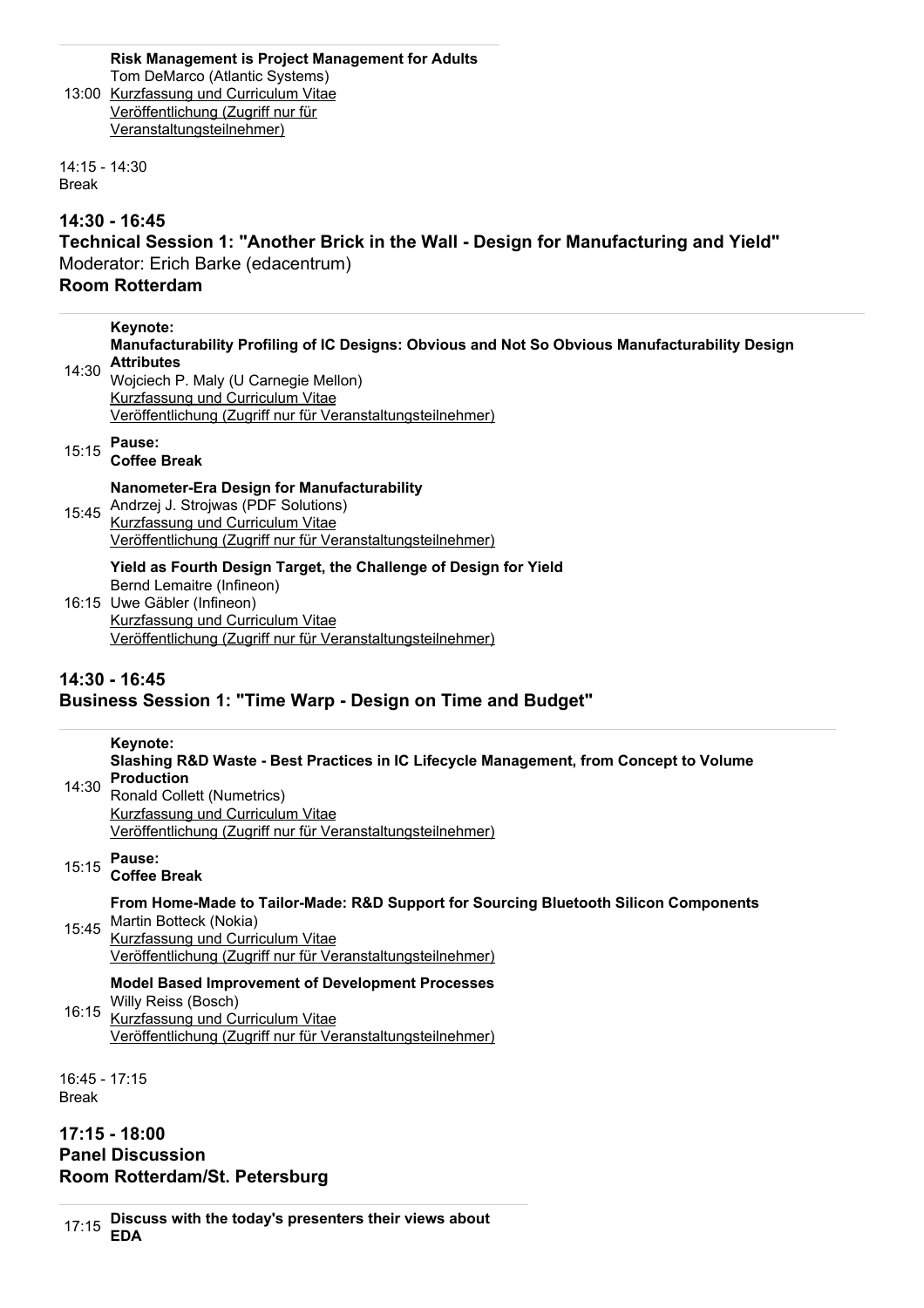### **19:30 - 23:00 Social Event - Comedy & Melody Dinner**

Christian Dirr - the Comedyjongleur - and Sebastian Matz (piano) guarantee for an unforgettable evening with comedy, music, artistry and fiery emotions.

Christian Dirr plays with bludgeons, balls and torches as well as with the laughing muscles of his spectators. His quick and charming word joke as well as the eye-winking game with the audience are the recipe for success of the turbulent show. A strange journey by comedy, jonglage, - a show with much spontaneous improvisation.

# **Freitag, 10. Dezember 2004**

# **09:00 - 11:45**

**Technical Session 2: "Blowin' in the Wind - Design for Verification and Test"**

|       | Keynote:<br>Design for Testability: The Path to Deep Submicron<br>09:00 T. W. Williams (Synopsys)<br>Kurzfassung und Curriculum Vitae<br>Veröffentlichung (Zugriff nur für Veranstaltungsteilnehmer)                        |
|-------|-----------------------------------------------------------------------------------------------------------------------------------------------------------------------------------------------------------------------------|
|       | Synergies to Enable a Designer-Driven Assertion-Based Verification<br><b>Methodology</b><br>09:45 Wolfgang Roesner (IBM)<br>Kurzfassung und Curriculum Vitae<br>Veröffentlichung (Zugriff nur für Veranstaltungsteilnehmer) |
|       | 10:15 Pause:<br><b>Coffee Break</b>                                                                                                                                                                                         |
|       | The Answer is Formal Verification - What was the Question?<br>10:45 Brian Bailey (Mentor)<br>Kurzfassung und Curriculum Vitae                                                                                               |
| 11:15 | <b>Revolutionary Solutions for Manufacturing Test Required</b><br>Peter Muhmenthaler (Infineon)<br>Kurzfassung und Curriculum Vitae<br><u>Veröffentlichung (Zugriff nur für Veranstaltungsteilnehmer)</u>                   |

# **09:00 - 11:45 Business Session 2: "Money, Money, Money - Design for Profitability"**

## 09:00 Jaswinder Ahuja (Cadence) **Keynote: Globalization - A Competitive Imperative** [Kurzfassung](https://www.edacentrum.de/globalization-competitive-imperative) und Curriculum Vitae Veröffentlichung (Zugriff nur für [Veranstaltungsteilnehmer\)](https://www.edacentrum.de/system/files/files/edaforum/2004/presentations/ahuja.pdf) 09:45 [Kurzfassung](https://www.edacentrum.de/venture-capital-eda) und Curriculum Vitae **Venture Capital in EDA** Edouard Lamy (Apax) Veröffentlichung (Zugriff nur für [Veranstaltungsteilnehmer\)](https://www.edacentrum.de/system/files/files/edaforum/2004/presentations/lamy.pdf) 10:15 **Pause: Coffee Break** 10:45 [Kurzfassung](https://www.edacentrum.de/sometimes-answer-outside-box) und Curriculum Vitae **Sometimes the Answer is Outside the Box** Giles Peckham (Xilinx) Veröffentlichung (Zugriff nur für [Veranstaltungsteilnehmer\)](https://www.edacentrum.de/system/files/files/edaforum/2004/presentations/peckham.pdf)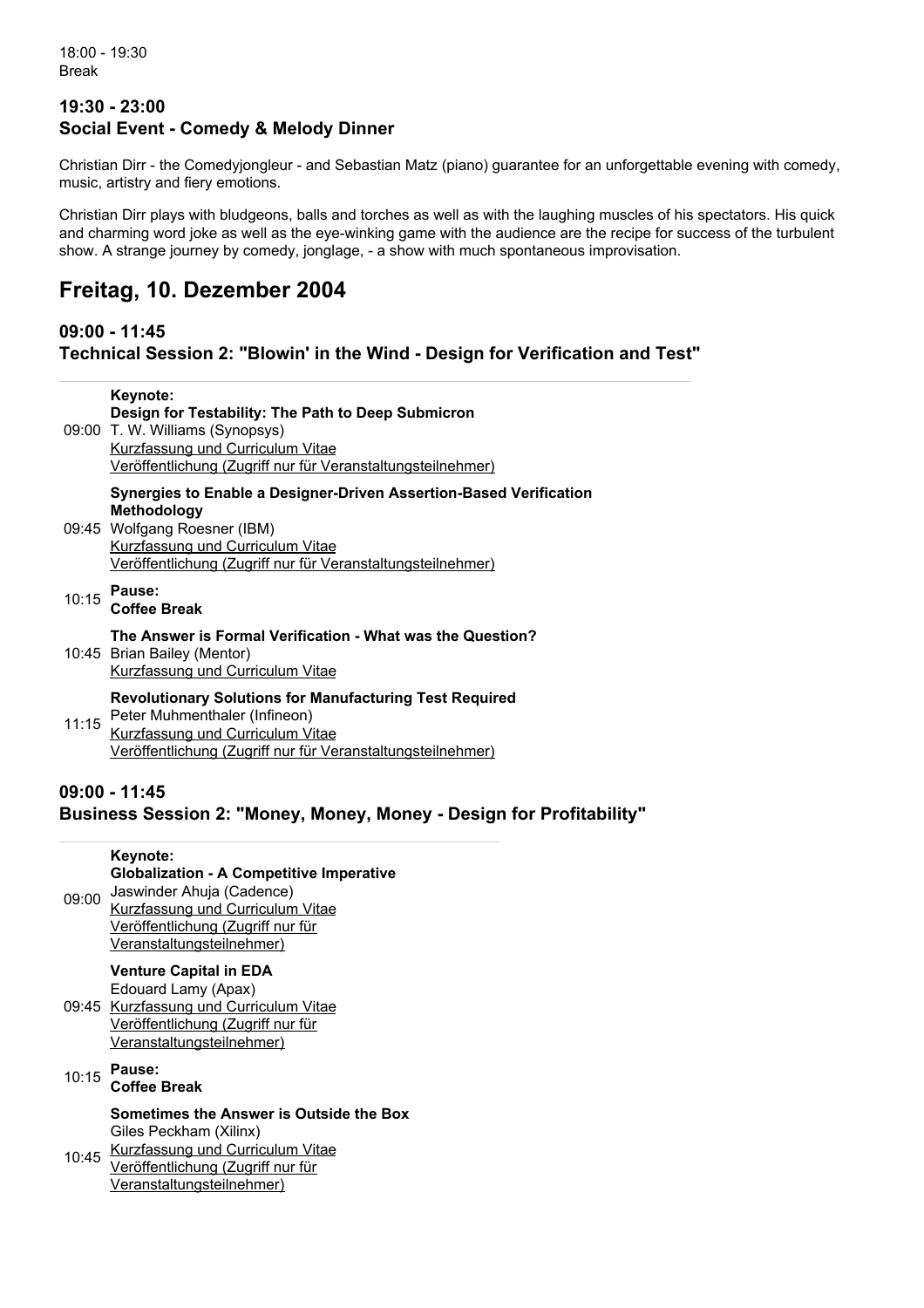#### **Design for Profitability - the IBM Approach**

11:15 [Kurzfassung](https://www.edacentrum.de/design-profitability-ibm-approach) und Curriculum Vitae Jürgen Hilsberg (IBM) Veröffentlichung (Zugriff nur für [Veranstaltungsteilnehmer\)](https://www.edacentrum.de/system/files/files/edaforum/2004/presentations/hilsberg.pdf)

11:45 - 12:00 Break

## **12:00 - 13:00 Closing Session Room Rotterdam/St. Petersburg**

#### **Panel:**

12:00 **Panel Discussion**

Discuss with the today's presenters their views about EDA.

#### **Social Event:**

#### **Conferment of edacentrum's EDA Achiemevent Award**

12:45 the area of EDA in Germany; especially efforts which have been funded by the German BMBF funding program The EDA Achievement Award is confered by the edacentrum to award special research or development efforts in Ekompass (design platform for complex applied systems and circuits in microelectronics).

Weitere [Informationen](https://www.edacentrum.de/eda-netzwerke/auszeichnungen)

13:00 - 14:00 Lunch

### **14:00 - 18:00 Trips and Tours**

#### **Trips & Tours: Mask Center Dresden**

Advanced Micro Devices Inc., DuPont Photomasks Inc., and Infineon Technologies AG have jointly established a new advanced mask center in Dresden. They want to maintain their leading position in the world-wide competition for the next semiconductor generation. In the mask center lithographic masks will be developed and samples will be produced, with which silicon wafer are exposed.

The three partners have therefore established an equally owned joined venture with the name Advanced Mask Technology Center GmbH & Co. KG.

#### 14:00

Their mission is to develop technology and deliver R&D masks with reasonable costs and cycle times by giving technology the highest priority.

We offer an excursion to the mask center which gives an insight into the mask center itself and offers the opportunity to get first-hand information about the joint venture, its vision and strategy by representatives of the AMTC, AMD and Infineon.

#### Weitere [Informationen](http://www.amtc-dresden.de/)

#### **Trips & Tours:**

#### **Volkswagen Transparent Factory**

World craftsmanship of one of the world's great automotive brands..

14:00 Through a captivating array of multimedia shows, live demonstrations, hands-on exhibits and visual displays, Volkswagen has built an impressive transparent factory for handcrafted cars located in the middle of the city of Dresden. At the Transparent Factory, guests will embark on a fascinating journey into the world of Volkswagen. guests will be given an unprecedented and highly entertaining emersion into the cutting-edge technology and Old

#### Weitere [Informationen](http://www.glaesernemanufaktur.de/)

#### **Trips & Tours: Sightseeing Tours**

14:00 Dresden offers a variety of fascinating buildings and monuments like the Fraunkirche, the Zwinger, or the Semper Opera House. Take a look at them, visit one of Dreden's well known museums or simply enjoy the atmosphere at the "Striezelmarkt" - Dresden's famous Christmas fair.